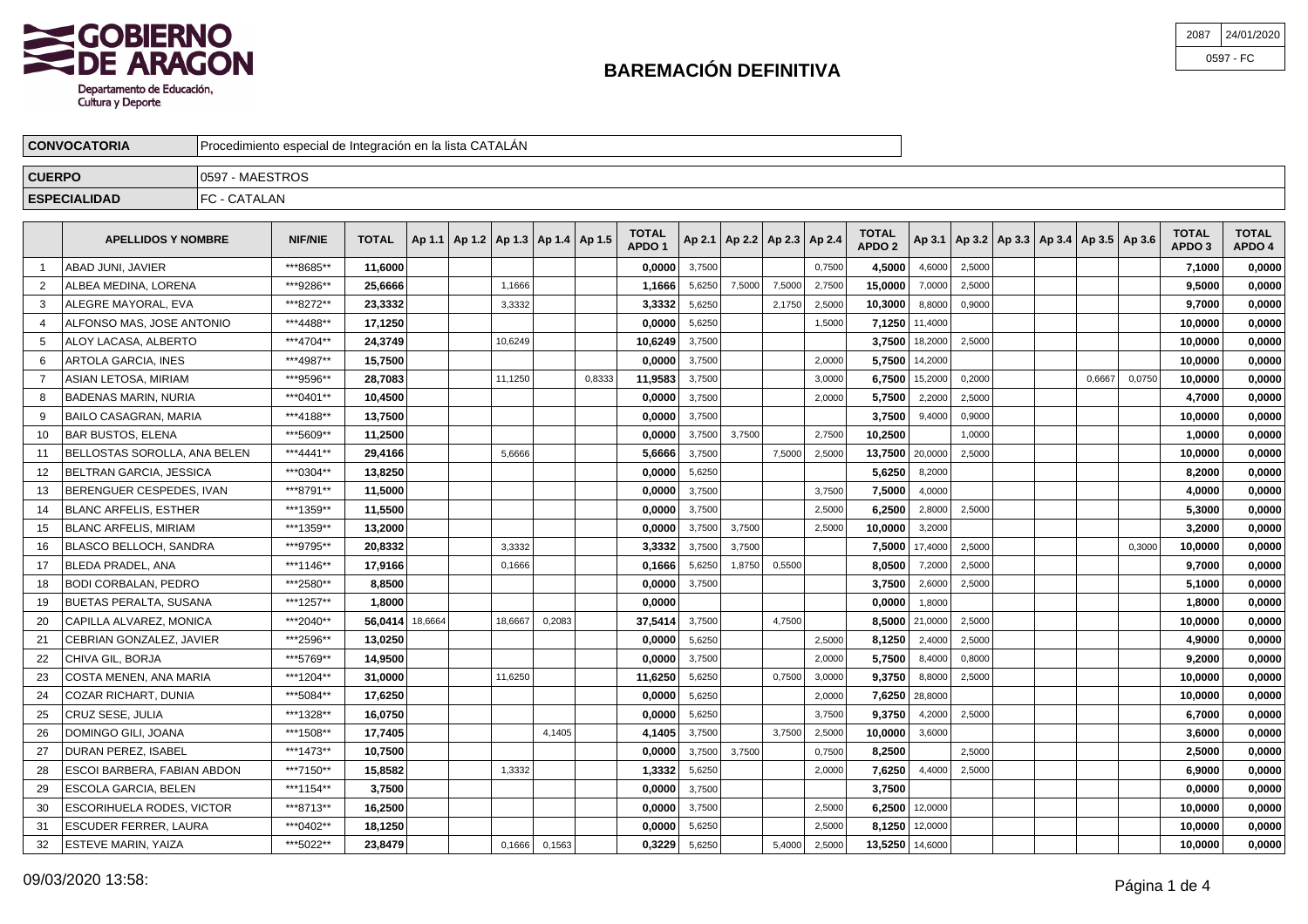

| 2087 | 24/01/2020 |
|------|------------|
|      | 0597 - FC  |

| <b>CONVOCATORIA</b> | Procedimiento especial de Integración en la lista CATALAN |  |
|---------------------|-----------------------------------------------------------|--|
| <b>CUERPO</b>       | 7 - MAESTROS<br>1059                                      |  |
| <b>ESPECIALIDAD</b> | IFC - CATALAN                                             |  |

|    | <b>APELLIDOS Y NOMBRE</b>                     | <b>NIF/NIE</b> | <b>TOTAL</b> |        | Ap 1.1   Ap 1.2   Ap 1.3   Ap 1.4   Ap 1.5 |        | <b>TOTAL</b><br>APDO <sub>1</sub> |        |        | Ap 2.1   Ap 2.2   Ap 2.3   Ap 2.4 |        | <b>TOTAL</b><br>APDO <sub>2</sub> |                |        |  | Ap 3.1   Ap 3.2   Ap 3.3   Ap 3.4   Ap 3.5   Ap 3.6 |        | <b>TOTAL</b><br>APDO <sub>3</sub> | <b>TOTAL</b><br>APDO 4 |
|----|-----------------------------------------------|----------------|--------------|--------|--------------------------------------------|--------|-----------------------------------|--------|--------|-----------------------------------|--------|-----------------------------------|----------------|--------|--|-----------------------------------------------------|--------|-----------------------------------|------------------------|
| 33 | <b>ESTUDILLO MIR. IDOIA</b>                   | $***0916**$    | 15,0750      |        |                                            |        | 0,0000                            | 5,6250 | 3,7500 |                                   | 2,0000 | 11,3750                           | 2,2000         | 1,5000 |  |                                                     |        | 3,7000                            | 0,0000                 |
| 34 | FERNANDEZ ROMERO, RAQUEL                      | ***0126**      | 19.2750      |        |                                            |        | 0.0000                            | 5.6250 |        | 3.7500                            | 3,5000 | 12.8750                           | 6,4000         |        |  |                                                     |        | 6.4000                            | 0,0000                 |
| 35 | FERRERES COLOMA, ANGELA                       | ***4639**      | 28.8749      |        | 11.3749                                    |        | 11,3749                           | 3,7500 | 3,7500 |                                   |        | 7,5000                            | 12,6000        | 2,5000 |  |                                                     |        | 10,0000                           | 0,0000                 |
| 36 | FLORES GARRETA. IRINA                         | ***1329**      | 21,3750      |        |                                            |        | 0.0000                            | 5,6250 | 3,7500 |                                   | 2.0000 | 11.3750                           | 13,4000        | 1,0000 |  |                                                     |        | 10.0000                           | 0,0000                 |
| 37 | <b>FUSTER VILLAR, IRIS</b>                    | ***5668**      | 15.3750      |        |                                            |        | 0.0000                            | 5.6250 | 3,7500 |                                   | 2.5000 | 11.8750                           | 1,0000         | 2.5000 |  |                                                     |        | 3,5000                            | 0.0000                 |
| 38 | <b>GALICIA VAL. MARIA ISABEL</b>              | ***0640**      | 14.5000      |        |                                            |        | 0,0000                            | 3,7500 |        |                                   | 0,7500 | 4.5000                            | 8,2000         | 2,5000 |  |                                                     |        | 10.0000                           | 0,0000                 |
| 39 | GARCERA SERRANO, MARIA<br><b>DESAMPARADOS</b> | ***6406**      | 41,6250      |        | 17,7500                                    |        | 17.7500                           | 5,6250 |        | 7.5000                            | 0,7500 | 13,8750 44,6000                   |                |        |  |                                                     |        | 10,0000                           | 0,0000                 |
| 40 | GARCIA GARCIA. EMILIANO JOSE                  | ***6756**      | 25.0000      |        |                                            |        | 0.0000                            | 5.6250 |        | 7.5000                            | 3,0000 | 15,0000                           | 15,0000        | 2.5000 |  |                                                     |        | 10.0000                           | 0.0000                 |
| 41 | <b>GARCIA LIZONDO. IVANA</b>                  | ***0130**      | 17,6250      |        |                                            |        | 0.0000                            | 5.6250 |        |                                   | 2.0000 | 7.6250 11,0000                    |                |        |  |                                                     |        | 10,0000                           | 0,0000                 |
| 42 | <b>GARCIA SENAR, ERNESTO</b>                  | ***1165**      | 18.6250      |        |                                            |        | 0.0000                            | 5,6250 |        |                                   | 3.0000 |                                   | 8,6250 13,2000 | 1.4000 |  |                                                     |        | 10.0000                           | 0,0000                 |
| 43 | GARCIA TRASOBARES. PATRICIA                   | ***5463**      | 28.2500      |        | 10.7500                                    |        | 10,7500                           | 3,7500 |        | 3.7500                            |        | 7.5000                            | 16,4000        | 2,5000 |  |                                                     |        | 10.0000                           | 0.0000                 |
| 44 | <b>GIL GRANEL, YOLANDA</b>                    | ***8851**      | 15.0082      |        | 1,3332                                     |        | 1,3332                            | 5,6250 |        | 3,7500                            |        | 9.3750                            | 1,8000         | 2,5000 |  |                                                     |        | 4.3000                            | 0,0000                 |
| 45 | <b>GIL MONTERO, NATALIA</b>                   | ***2799**      | 12.7500      |        |                                            |        | 0.0000                            | 3,7500 |        |                                   |        | 3.7500                            | 9,0000         |        |  |                                                     |        | 9.0000                            | 0.0000                 |
| 46 | GIMENEZ CURSA, DANIEL                         | ***9252**      | 17,1250      |        | 1,0000                                     |        | 1,0000                            | 5,6250 |        |                                   | 5,5000 | 11,1250                           | 5,0000         |        |  |                                                     |        | 5.0000                            | 0,0000                 |
| 47 | <b>GRACIA PEREZ, ALEJANDRO</b>                | ***1416**      | 0,0000       |        |                                            |        | 0,0000                            |        |        |                                   |        | 0,0000                            |                |        |  |                                                     |        | 0,0000                            | 0,0000                 |
| 48 | HORNA LUQUE, NOEMI                            | ***1971**      | 18,9582      | 0,3332 | 3,0000                                     |        | 3,3332                            | 5,6250 |        |                                   |        | 5,6250                            | 9,0000         | 1,0000 |  |                                                     | 0,1500 | 10,0000                           | 0,0000                 |
| 49 | LOBET SIERRA. EVA                             | ***1039**      | 20,8332      | 3,0000 | 0,3332                                     |        | 3,3332                            | 3,7500 | 3,7500 |                                   |        | 7,5000                            | 12,4000        | 1,7000 |  |                                                     |        | 10,0000                           | 0,0000                 |
| 50 | OZANO COSCOLLUELA, ANDREA                     | ***9640**      | 18,9165      |        | 1,8332                                     | 0,3333 | 2,1665                            | 3,7500 |        |                                   | 3,0000 | 6,7500                            | 8,8000         | 2,5000 |  |                                                     |        | 10,0000                           | 0,0000                 |
| 51 | LUMBIERRES MALAGON. AÏDA                      | ***3446**      | 9,5250       |        |                                            |        | 0,0000                            | 5,6250 |        |                                   | 2,0000 | 7,6250                            | 0,8000         | 1,1000 |  |                                                     |        | 1,9000                            | 0,0000                 |
| 52 | MACIPE PEREZ, PABLO                           | ***8820**      | 28,6250      |        | 14,1250                                    | 0,7500 | 14,8750                           | 3,7500 |        |                                   |        | 3,7500                            | 64,0000        | 2,5000 |  |                                                     |        | 10,0000                           | 0,0000                 |
| 53 | MARSOL ENJUANES, ANDREA                       | ***1213**      | 10,8250      |        |                                            |        | 0,0000                            | 5,6250 |        |                                   | 2,5000 | 8,1250                            | 1,8000         | 0,9000 |  |                                                     |        | 2,7000                            | 0,0000                 |
| 54 | MARTIN TORREJON, LAURA                        | ***0320**      | 15,4500      |        |                                            |        | 0,0000                            | 3,7500 |        |                                   | 2,0000 | 5,7500                            | 9,6000         | 0,1000 |  |                                                     |        | 9,7000                            | 0,0000                 |
| 55 | MARTINEZ APARICIO. CRISTIAN                   | ***8639**      | 16,2500      |        |                                            |        | 0,0000                            | 3,7500 |        |                                   | 2,5000 | 6,2500                            | 10,2000        |        |  |                                                     |        | 10,0000                           | 0,0000                 |
| 56 | MARTINEZ CARCELEN, MIRELLA                    | ***0550**      | 19,3750      |        |                                            |        | 0,0000                            | 5,6250 | 3,7500 |                                   |        | 9.3750                            | 8,6000         | 2,5000 |  |                                                     |        | 10,0000                           | 0,0000                 |
| 57 | <b>MARTINEZ RINCON, MONICA</b>                | ***8957**      | 19,7250      |        |                                            |        | 0,0000                            | 5,6250 |        |                                   | 5,0000 | 10,6250                           | 6,6000         | 2,5000 |  |                                                     |        | 9,1000                            | 0,0000                 |
| 58 | MESEGUER ROBLES, ANDREA                       | ***8410**      | 15,6250      |        |                                            |        | 0,0000                            | 5,6250 |        |                                   |        | 5,6250                            | 10,2000        |        |  |                                                     |        | 10,0000                           | 0,0000                 |
| 59 | MIR FUERTES, LIDIA                            | ***1108**      | 19,4416      |        | 0.6666                                     |        | 0,6666                            | 3,7500 |        | 2.0250                            | 3,0000 | 8,7750                            | 9,2000         | 2,0000 |  |                                                     |        | 10,0000                           | 0,0000                 |
| 60 | MIRO BLANCH, SILVIA MARIA                     | ***8566**      | 26.0000      |        | 12,2500                                    |        | 12,2500                           | 3,7500 |        |                                   |        | 3.7500                            | 11,0000        | 1,8000 |  |                                                     | 0,9000 | 10,0000                           | 0,0000                 |
| 61 | MOLINA GINES, LORENZO                         | ***6299**      | 23,7500      |        |                                            |        | 0.0000                            | 3,7500 |        | 7,5000                            | 2,5000 | 13,7500                           | 12,0000        |        |  |                                                     |        | 10.0000                           | 0,0000                 |
| 62 | MOLIO CONTERO, TATIANA                        | ***6010**      | 11,9500      |        |                                            |        | 0,0000                            | 3,7500 |        |                                   | 3,0000 | 6,7500                            | 5,2000         |        |  |                                                     |        | 5,2000                            | 0,0000                 |
| 63 | MONFORT GOZALBO, SONIA<br><b>CRISTINA</b>     | ***8171**      | 32,3332      |        | 7,3332                                     |        | 7.3332                            | 5,6250 | 3,7500 |                                   | 6,0000 | 15,0000 12,2000                   |                |        |  |                                                     |        | 10.0000                           | 0,0000                 |

09/03/2020 13:58: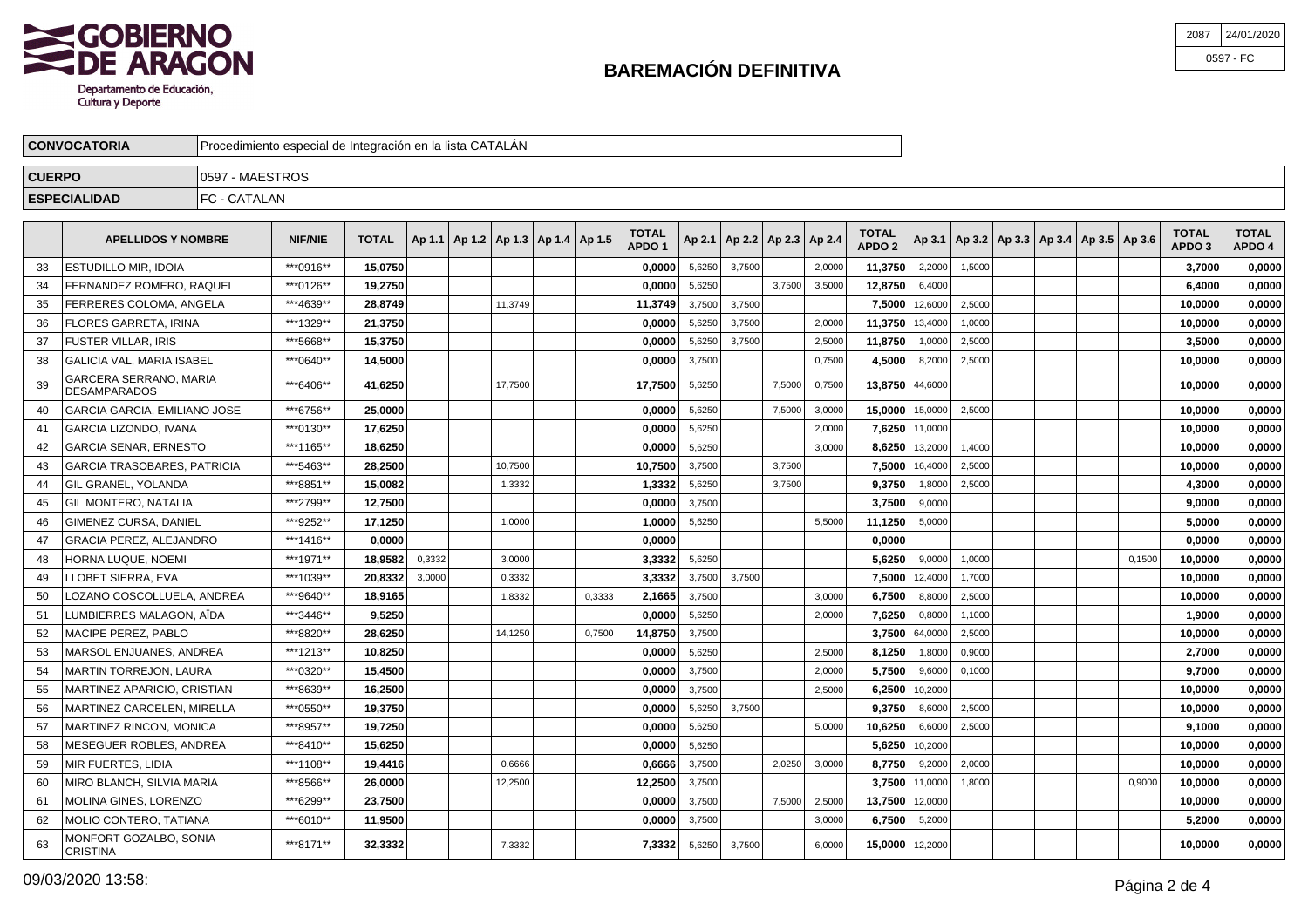

| 2087 | 24/01/2020 |
|------|------------|
|      | 0597 - FC  |

| <b>CONVOCATORIA</b> | Procedimiento especial de Integración en la lista CATALAN |  |
|---------------------|-----------------------------------------------------------|--|
| <b>CUERPO</b>       | 7 - MAESTROS<br>1059                                      |  |
| <b>ESPECIALIDAD</b> | IFC - CATALAN                                             |  |

| ***1053**<br>15,6250<br>5,6250<br>10,4000<br>64<br>MORALES PALLARES. ERIKA<br>0,0000<br>5,6250<br>2,5000<br>MOYA GOMEZ. IGNACIO<br>***6409**<br>18,1250<br>0.0000<br>5,6250<br>2.5000<br>8.1250<br>15,6000<br>65<br>MUÑOZ GONZALEZ, FUENSANTA<br>***7041**<br>13,7500<br>3,7500<br>12,8000<br>66<br>0,0000<br>3,7500<br>2,5000<br>MUÑOZ SABARIEGO. ANAIS<br>***3250**<br>26.6750<br>12.3750<br>67<br>7.0000<br>7.0000<br>5.6250<br>3,7500<br>7,2000<br>0,1000<br>3.0000<br>NAVALON GRAU, ISABEL<br>***0528**<br>3,7500<br>5,9500<br>0,0000<br>2,0000<br>5,7500<br>0,2000<br>68<br>***0927**<br>17,9250<br>3,5000<br>5,6250<br>69<br>NAVARRO FORNOS, JUDITH<br>3,5000<br>5,6250<br>8,8000<br>3,7500<br>70<br>PAMBLANCO TABERNER, CARLES<br>***0070**<br>15,1664<br>0,6664<br>0.6664<br>0.7500<br>4.5000<br>14,0000<br>PEIRO JARQUE, LUIS<br>***5352**<br>17,6250<br>0,0000<br>5,6250<br>2,0000<br>7.6250<br>15,4000<br>71<br>PEREZ BENEDICTO, GRACIA<br>***9858**<br>14,6250<br>0,0000<br>5,6250<br>72<br>5,6250<br>9,0000<br>***1068**<br>PEREZ ECEQUIEL. IGNACIO ANDRES<br>2,5000<br>0,0000<br>2,5000<br>2,5000<br>73<br>***0086**<br>PERIS BALAGUER, ANA<br>6,6000<br>0,0000<br>0.0000<br>6,6000<br>74 | <b>TOTAL</b><br><b>TOTAL</b><br>APDO <sub>3</sub><br>APDO 4 |
|----------------------------------------------------------------------------------------------------------------------------------------------------------------------------------------------------------------------------------------------------------------------------------------------------------------------------------------------------------------------------------------------------------------------------------------------------------------------------------------------------------------------------------------------------------------------------------------------------------------------------------------------------------------------------------------------------------------------------------------------------------------------------------------------------------------------------------------------------------------------------------------------------------------------------------------------------------------------------------------------------------------------------------------------------------------------------------------------------------------------------------------------------------------------------------------------------------|-------------------------------------------------------------|
|                                                                                                                                                                                                                                                                                                                                                                                                                                                                                                                                                                                                                                                                                                                                                                                                                                                                                                                                                                                                                                                                                                                                                                                                          | 10,0000<br>0,0000                                           |
|                                                                                                                                                                                                                                                                                                                                                                                                                                                                                                                                                                                                                                                                                                                                                                                                                                                                                                                                                                                                                                                                                                                                                                                                          | 0,0000<br>10.0000                                           |
|                                                                                                                                                                                                                                                                                                                                                                                                                                                                                                                                                                                                                                                                                                                                                                                                                                                                                                                                                                                                                                                                                                                                                                                                          | 10,0000<br>0,0000                                           |
|                                                                                                                                                                                                                                                                                                                                                                                                                                                                                                                                                                                                                                                                                                                                                                                                                                                                                                                                                                                                                                                                                                                                                                                                          | 0,0000<br>7,3000                                            |
|                                                                                                                                                                                                                                                                                                                                                                                                                                                                                                                                                                                                                                                                                                                                                                                                                                                                                                                                                                                                                                                                                                                                                                                                          | 0,2000<br>0,0000                                            |
|                                                                                                                                                                                                                                                                                                                                                                                                                                                                                                                                                                                                                                                                                                                                                                                                                                                                                                                                                                                                                                                                                                                                                                                                          | 8,8000<br>0,0000                                            |
|                                                                                                                                                                                                                                                                                                                                                                                                                                                                                                                                                                                                                                                                                                                                                                                                                                                                                                                                                                                                                                                                                                                                                                                                          | 10.0000<br>0,0000                                           |
|                                                                                                                                                                                                                                                                                                                                                                                                                                                                                                                                                                                                                                                                                                                                                                                                                                                                                                                                                                                                                                                                                                                                                                                                          | 10,0000<br>0,0000                                           |
|                                                                                                                                                                                                                                                                                                                                                                                                                                                                                                                                                                                                                                                                                                                                                                                                                                                                                                                                                                                                                                                                                                                                                                                                          | 9,0000<br>0,0000                                            |
|                                                                                                                                                                                                                                                                                                                                                                                                                                                                                                                                                                                                                                                                                                                                                                                                                                                                                                                                                                                                                                                                                                                                                                                                          | 0,0000<br>0,0000                                            |
|                                                                                                                                                                                                                                                                                                                                                                                                                                                                                                                                                                                                                                                                                                                                                                                                                                                                                                                                                                                                                                                                                                                                                                                                          | 0,0000<br>6,6000                                            |
| ***1110**<br>20,1250<br>10,1250<br>75<br>PRIETO MEDEL, ANA BELEN<br>0,0000<br>5,6250<br>0,7500<br>16,4000<br>1,0000<br>3,7500                                                                                                                                                                                                                                                                                                                                                                                                                                                                                                                                                                                                                                                                                                                                                                                                                                                                                                                                                                                                                                                                            | 10,0000<br>0,0000                                           |
| PUJOL ALBESA, MIREIA<br>***7747**<br>31,9832<br>9.8332<br>3.7500<br>13.2500<br>6,4000<br>2,5000<br>76<br>9,8332<br>7.5000<br>2,0000                                                                                                                                                                                                                                                                                                                                                                                                                                                                                                                                                                                                                                                                                                                                                                                                                                                                                                                                                                                                                                                                      | 0,0000<br>8,9000                                            |
| ***5038**<br>23,9582<br>6,3332<br>7.6250<br>77<br>RAMOS ANGEL, SARA<br>6,3332<br>5,6250<br>9,6000<br>2,5000<br>2,0000                                                                                                                                                                                                                                                                                                                                                                                                                                                                                                                                                                                                                                                                                                                                                                                                                                                                                                                                                                                                                                                                                    | 10,0000<br>0,0000                                           |
| ***1528**<br>17,6250<br>0,0000<br>5,6250<br>7,6250<br>78<br>RICART QUIBUS, ALICIA<br>2,0000<br>9,2000<br>1,1000                                                                                                                                                                                                                                                                                                                                                                                                                                                                                                                                                                                                                                                                                                                                                                                                                                                                                                                                                                                                                                                                                          | 10,0000<br>0,0000                                           |
| ***8372**<br>ROCA BOLUMAR, NOELIA<br>18.0832<br>0,3332<br>4,0000<br>4.3332<br>3,7500<br>3.7500<br>18,2000<br>1,0000<br>79                                                                                                                                                                                                                                                                                                                                                                                                                                                                                                                                                                                                                                                                                                                                                                                                                                                                                                                                                                                                                                                                                | 0,0000<br>10.0000                                           |
| ROJAS PRADES, MARIA ISABEL<br>***6003**<br>8,2500<br>3,7500<br>3,7500<br>2,0000<br>80<br>0,0000<br>2,5000                                                                                                                                                                                                                                                                                                                                                                                                                                                                                                                                                                                                                                                                                                                                                                                                                                                                                                                                                                                                                                                                                                | 4,5000<br>0,0000                                            |
| ***9737**<br>11,8750<br>ROMERA MARIN, CARMEN<br>21,8750<br>0,0000<br>5,6250<br>3,7500<br>2,5000<br>16,2000<br>81                                                                                                                                                                                                                                                                                                                                                                                                                                                                                                                                                                                                                                                                                                                                                                                                                                                                                                                                                                                                                                                                                         | 10,0000<br>0,0000                                           |
| ROYES CORBALAN, BERTA<br>***0105**<br>24,3938<br>0,4688<br>15.8438<br>3.7500<br>3,7500<br>82<br>15.3750<br>4,8000                                                                                                                                                                                                                                                                                                                                                                                                                                                                                                                                                                                                                                                                                                                                                                                                                                                                                                                                                                                                                                                                                        | 4.8000<br>0,0000                                            |
| ***0411**<br>83<br>l RUIZ CARDONA. ANA<br>6,2500<br>0,0000<br>3,7500<br>2,5000<br>6,2500                                                                                                                                                                                                                                                                                                                                                                                                                                                                                                                                                                                                                                                                                                                                                                                                                                                                                                                                                                                                                                                                                                                 | 0,0000<br>0,0000                                            |
| <b>SAEZ GRACIA, CARLA</b><br>***9380**<br>3,7500<br>0,0000<br>3,7500<br>3,7500<br>84                                                                                                                                                                                                                                                                                                                                                                                                                                                                                                                                                                                                                                                                                                                                                                                                                                                                                                                                                                                                                                                                                                                     | 0,0000<br>0,0000                                            |
| 85<br>SAGRERA SANCHEZ, ALICIA<br>***3073**<br>3.7500<br>0.0000<br>3,7500<br>3.7500                                                                                                                                                                                                                                                                                                                                                                                                                                                                                                                                                                                                                                                                                                                                                                                                                                                                                                                                                                                                                                                                                                                       | 0.0000<br>0.0000                                            |
| ***3854**<br>22,0833<br>8,3333<br>20,2000<br>86<br>SANZ BIENDICHO, BEATRIZ<br>7.5000<br>0.8333<br>3,7500<br>3.7500<br>2,5000<br>0.0750                                                                                                                                                                                                                                                                                                                                                                                                                                                                                                                                                                                                                                                                                                                                                                                                                                                                                                                                                                                                                                                                   | 10,0000<br>0,0000                                           |
| ***5246**<br>SANZ SASOT, RAQUEL<br>0,0521<br>3,7187<br>3,7500<br>5,7500<br>87<br>19,4687<br>3,6666<br>2,0000<br>10,2000<br>2,5000                                                                                                                                                                                                                                                                                                                                                                                                                                                                                                                                                                                                                                                                                                                                                                                                                                                                                                                                                                                                                                                                        | 10,0000<br>0,0000                                           |
| ***7105**<br>SARAGOSSA MENDIOLA. ENRIQUE<br>19,1873<br>2,9373<br>3,7500<br>6.2500<br>88<br>2,8332<br>0,1041<br>2,5000<br>10,0000<br>2,5000                                                                                                                                                                                                                                                                                                                                                                                                                                                                                                                                                                                                                                                                                                                                                                                                                                                                                                                                                                                                                                                               | 10.0000<br>0,0000                                           |
| ***6186**<br>4,5500<br>89<br>SESE PUERTOLAS, JOSE MANUEL<br>0.0000<br>3,7500<br>3,7500<br>0,8000                                                                                                                                                                                                                                                                                                                                                                                                                                                                                                                                                                                                                                                                                                                                                                                                                                                                                                                                                                                                                                                                                                         | 0,0000<br>0.8000                                            |
| ***0929**<br>90<br>SOLANS VIDAL, ELENA<br>7,6250<br>0,0000<br>5,6250<br>5,6250<br>2,0000                                                                                                                                                                                                                                                                                                                                                                                                                                                                                                                                                                                                                                                                                                                                                                                                                                                                                                                                                                                                                                                                                                                 | 0,0000<br>2,0000                                            |
| ***1137**<br>TARROS BARRAFON. JOAN<br>21,2500<br>0.0000<br>11.2500<br>91<br>3.7500<br>7.5000<br>7,8000<br>2,5000                                                                                                                                                                                                                                                                                                                                                                                                                                                                                                                                                                                                                                                                                                                                                                                                                                                                                                                                                                                                                                                                                         | 0.0000<br>10.0000                                           |
| ***0032**<br>TENA AZNAR. MIRIAM<br>23,7582<br>4,5832<br>5,6250<br>3,7500<br>9,3750<br>9,8000<br>92<br>3,6666<br>0,9166                                                                                                                                                                                                                                                                                                                                                                                                                                                                                                                                                                                                                                                                                                                                                                                                                                                                                                                                                                                                                                                                                   | 9,8000<br>0,0000                                            |
| ***1282**<br>9,5832<br>5,7500<br>TORRENTE PALLARES, AMANDA<br>1,3332<br>1,3332<br>3,7500<br>2,5000<br>93<br>2,0000                                                                                                                                                                                                                                                                                                                                                                                                                                                                                                                                                                                                                                                                                                                                                                                                                                                                                                                                                                                                                                                                                       | 2,5000<br>0,0000                                            |
| TUDELA BERGES, BERTA MANUELA<br>***1221**<br>25,2916<br>2,6666<br>12.6250<br>94<br>2.6666<br>5.6250<br>3,7500<br>3.2500<br>14,4000<br>1,0000                                                                                                                                                                                                                                                                                                                                                                                                                                                                                                                                                                                                                                                                                                                                                                                                                                                                                                                                                                                                                                                             | 10.0000<br>0,0000                                           |
| UREÑA SANZ, GEMMA<br>***0406**<br>3,7500<br>2,0500<br>12,2000<br>95<br>23,8832<br>1.8332<br>1.8332<br>3,7500<br>2,5000<br>12.0500<br>2,5000                                                                                                                                                                                                                                                                                                                                                                                                                                                                                                                                                                                                                                                                                                                                                                                                                                                                                                                                                                                                                                                              | 10.0000<br>0.0000                                           |